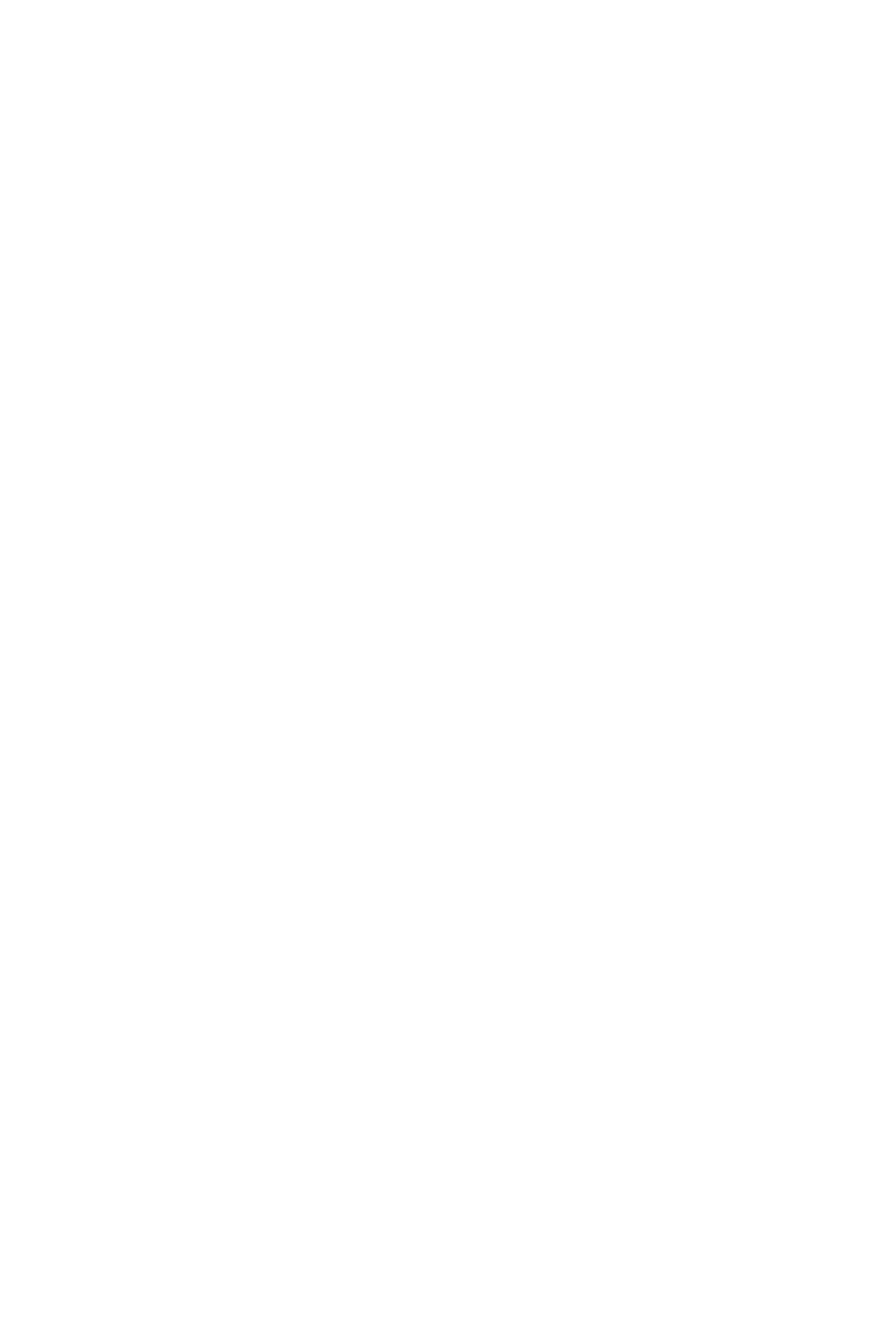





# 58° CoNCoRSo INTERNAZIoNALE VOCI VERDIANE [*A*' DI I IN HONOUR AND MEMORY OF MAESTRO CARLO BERGONZI

## BUSSETo, 21-26 JUNE 2022

Competition President **Stefano Nevicati** *Mayor of Busseto*

Competition Director **Anna Maria Meo** *General Director of the Teatro Regio di Parma*

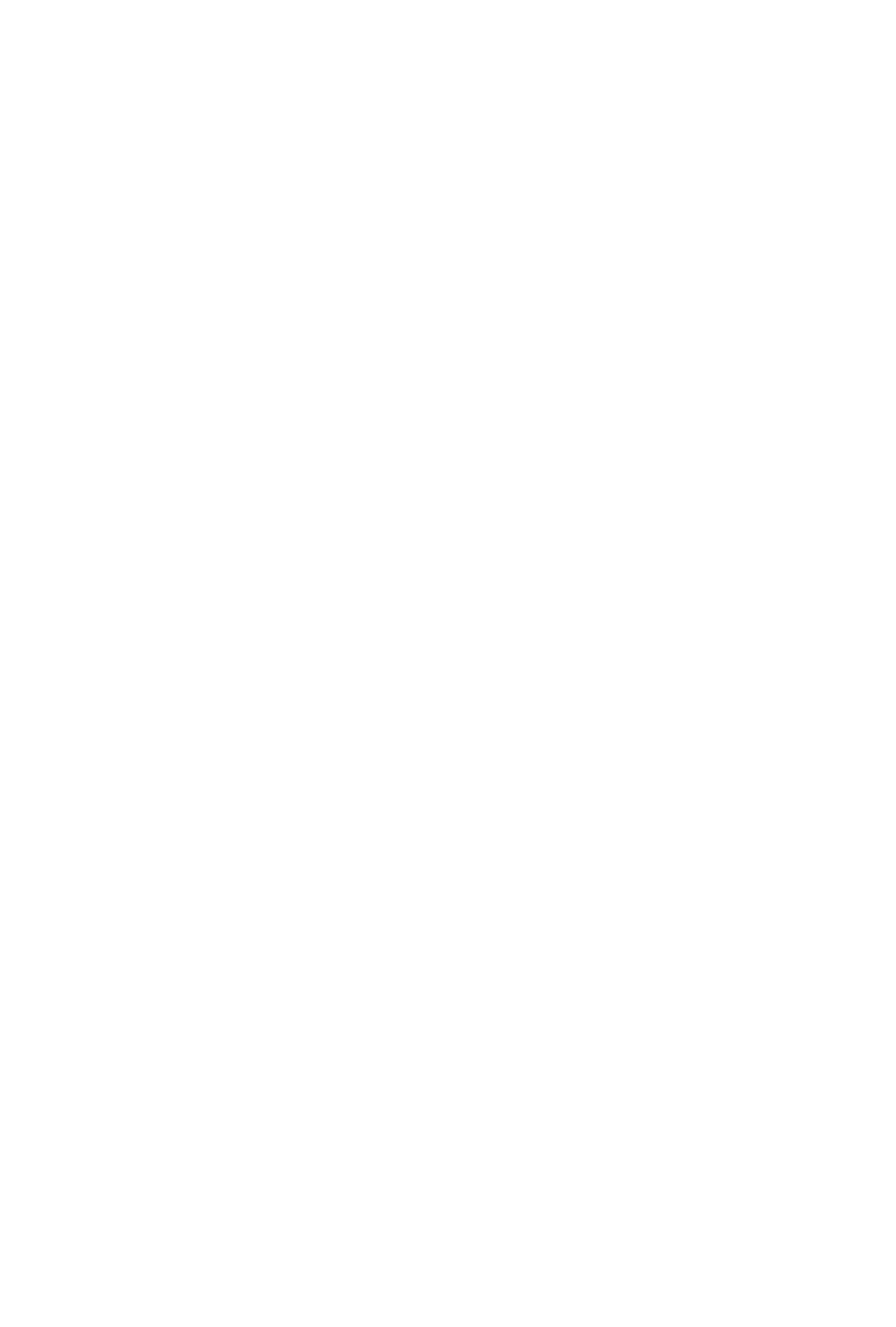## 1. PLACE AND DATE

The competition will take place **from the 18 to the 23 of June 2022** in Busseto (PR) at the Teatro Giuseppe Verdi.

## 2. AGE LIMIT

The competition is open to candidates who have between 18 and 35 years of age within December 31, 2022.

## 3. ENROLLMENT AND ADMISSION

**3.1** In order to participate to the competition, applications must be sent by email within April 22, 2022 to the email address vociverdiane@teatroregioparma.it. The application must include the following documents (incomplete applications will not be accepted):

• application form, available online at www.teatroregioparma.it:

- artistic CV (both Italian and English version) of max. 1.600 characters (spaces included);
- a copy of a valid identification document (identity card or passport);
- two recent digital photos (portrait format, full length);
- copy of the receipt for the payment of the enrolment fee (see point 3.5);
- 2 audio-visual recording files of (or related links to) the performance of two arias, interpreted by the candidate (see point 3.3);
- any potential visa requirements to stay in Italy for the required period of time.

**3.2** Incomplete or late applications will not be considered.

**3.3** The selection of the candidates to admit to the elimination round of the competition will be based on the audio-visual recordings, either amateur or professional, provided by the candidates. Each candidate must send via email (using means such as Wetransfer) two audio-visual recordings of two interpretations of selected arias, one of which must be in Italian language. Alternatively, the recordings can be uploaded and examined online for evaluation purposes on a personal website, a YouTube channel, a social network page or profile, etc.).

Each recording must correspond to a single aria.

Audio-visual recordings must have the following requirements:

- indication of name and surname of the candidate and the interpreted aria in the file name;

- good audio-visual quality levels;
- maximum length of both recordings of 15 minutes;
- frontal shot of the candidate-performer.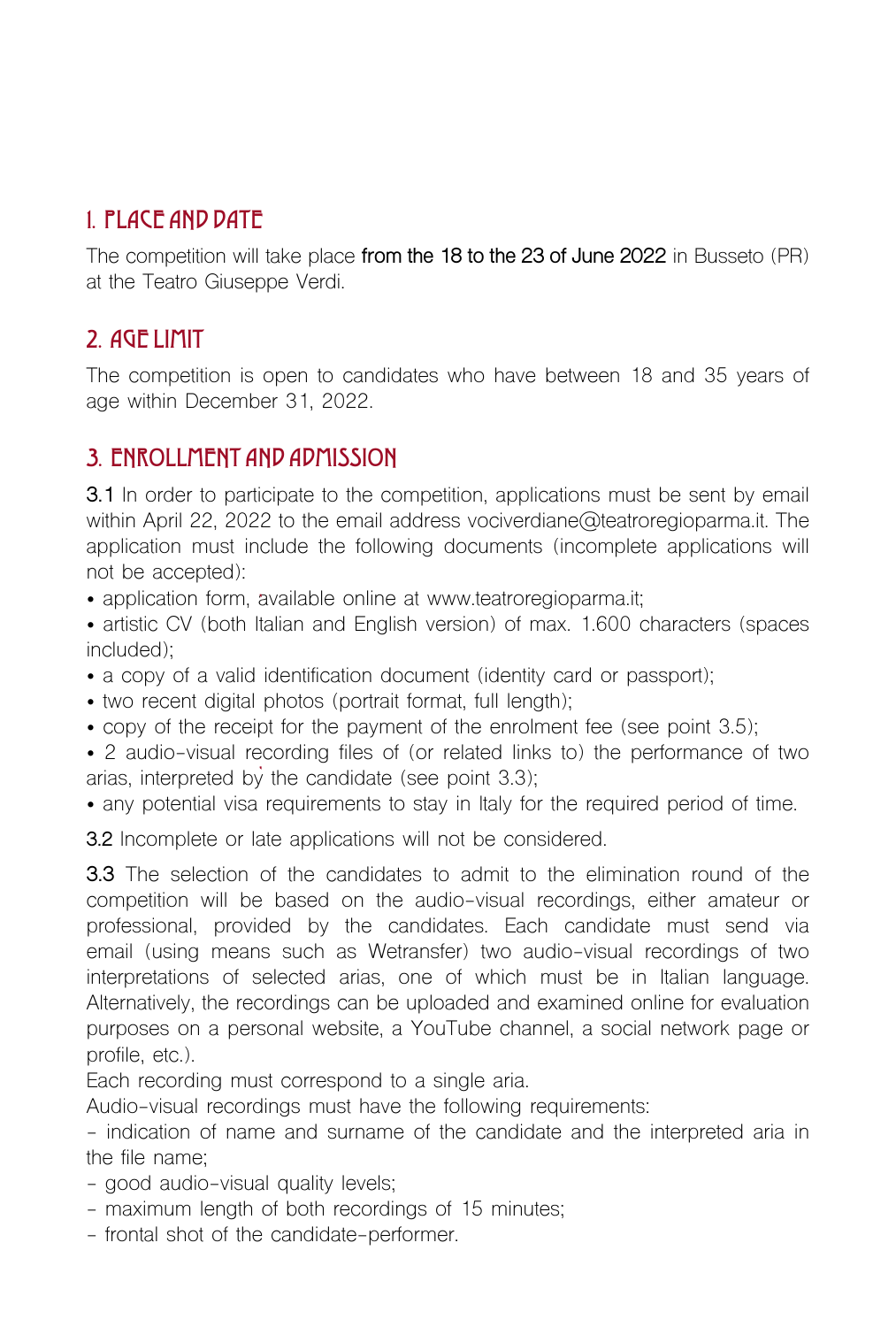**3.4** The result of the selection will be communicated to successful candidates within May 17, 2022. The communication will be sent via email only to the address indicated on the application form by the candidate.

**3.5** Enrollment in the competition requires the payment of a 60 € fee, which is to be paid within April 29, 2022 via bank transfer (transfer fees are only chargeable to the candidate) to the following account:

TEATRO REGIO DI PARMA - CRÉDIT AGRICOLE CARIPARMA Via Università 1 - 43121 Parma – Italia ABI: 06230 - CAB: 12700 - CIN: J - N° C/C: 000036129650 IBAN: IT24 J 06230 12700 000036129650 - SWIFT CODE: CRPPIT2P452 REASON FOR PAYMENT: Name and Last Name of the Candidate – Enrollment for Competition Voci Verdiane

The candidate must send a copy of the transfer receipt as proof of payment. Enrolment fees will be refunded in case of cancellation of the Competition (point 9).

**3.6** The admitted candidates must attend the elimination round on Tuesday, June 13 2022 at 10 am at Teatro Giuseppe Verdi of Busseto (PR), in accordance with the request that will be sent to all candidates by the Administration Office via email

**3.7** Any visa requirements must be clearly indicated in the application form, providing the contact details of the Consulate or Embassy which the request will be sent to. The Administration Office will issue an invitation letter which candidates can present to the indicated institution. Candidates must guarantee the possession of an appropriate and valid documentation in accordance with immigration laws throughout every stage of the competition.

## 4. JUDGING PANEL

The members of the competition's Judging Panel are renowned figures in the international music panorama and led by the General Manager of Teatro Regio di Parma.

At the beginning of the Competition, each member will issue a declaration stating they do not have any degree of kinship with any participant. Any member that has ever had – or continues to have – an educational relationship with one or more participants in the two years prior to the beginning of rehearsals must abstain from voting. Such an abstention will be registered in the competition reports. Should any previously chosen member of the Judging Panel be unable to fulfil their position for any reason at any time, the President of the Judging Panel reserves the right to appoint a new member. In the Final phase, a member of the Lions Club Busseto "Giuseppe Verdi"

may join the Panel. The decisions of the Judging Panel are final, indisputable and definitive.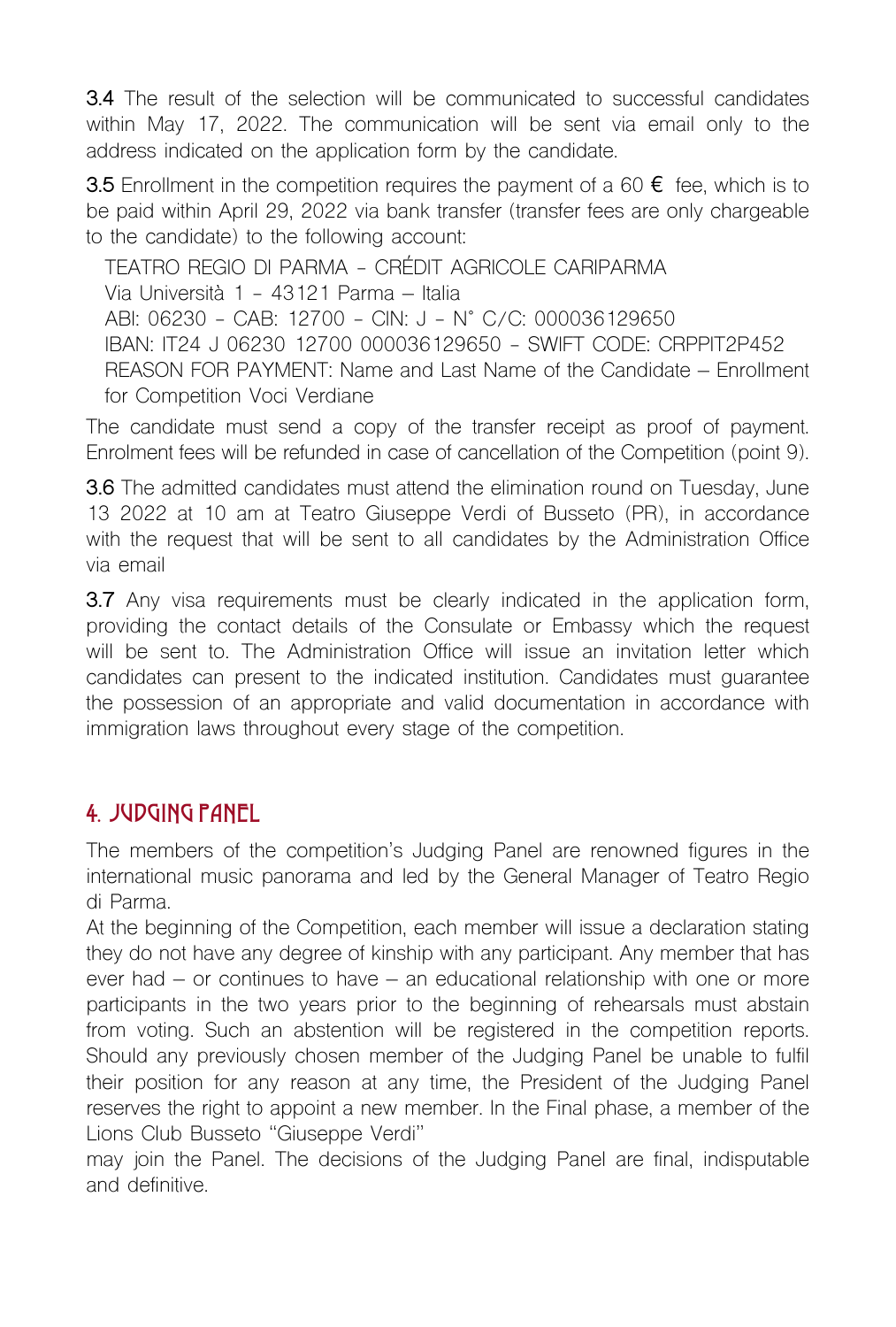## 5. STAGES OF THE COMPETITION

**5.1** The 58th International Competition Voci Verdiane Città di Busseto will take place in relation to the following schedule:

| Selection of the candidates based on the recordings      |
|----------------------------------------------------------|
| Elimination round and announcement of the semi-finalists |
| Semi-final phase and announcement of the finalists       |
| Rehearsals of the finalists with orchestra               |
| Concert of the finalists and proclamation of the winners |
| Gala concert of the awarded participants                 |
|                                                          |

**5.2** Candidates must present the 5 arias previously indicated in the application form, of which at least 3 must be listed in the specified Verdian repertoire (see point 7). The arias must be sung in the original language and in full, including the recitative and cabaletta as needed (nevertheless, there is no requirement to repeat the cabaletta). Participants will have to read their own scores, providing one extra-copy for the accompanist.

In the elimination round, candidates must perform a Verdian aria of their choice and an aria selected by the Judging Panel among the ones indicated by the candidate. The Judging Panel has the right to stop the candidate auditions following the performance of the first song.

In the semi-final round, candidates will perform one or more arias chosen by the Judging Panel from those indicated in the presented program.

In the Final phase, candidates will perform a Verdian aria chosen by the Judging Panel, from those indicated in the presented program..

**5.3** In the elimination and semi-final round, candidates will be accompanied by pianists assigned by the competition organizers, however each candidate can choose to be accompanied by a personal pianist of their choice, when indicated in the application form and at their own expense. The semi-final and final rounds will be open to the public. The finalist candidates will be accompanied by the Filarmonica Arturo Toscanini orchestra conducted by Fabrizio Cassi. During the Gala Concert, the prize-winning participants will be accompanied on the piano.

**5.4** Candidates admitted to the elimination round will be subdivided by vocal register. They will then perform in alphabetical order starting from the lowest vocal range, beginning with letter A considering the last name. Such a procedure will be applied in the subsequent rounds.

**5.5** At the end of each phase of the competition, the names of the winners will be posted in the designated area. Final scores will be determined mathematically using the average score, awarded by each member of the Judging Panel, with the exclusion of the highest and lowest scores.

**5.6** The candidates must strictly respect the scheduled times in every phase of the competition. Any potentially legitimate impediment or delay must be promptly communicated to the Administration Office. The Judging Panel reserves the right of assessment at its own final discretion.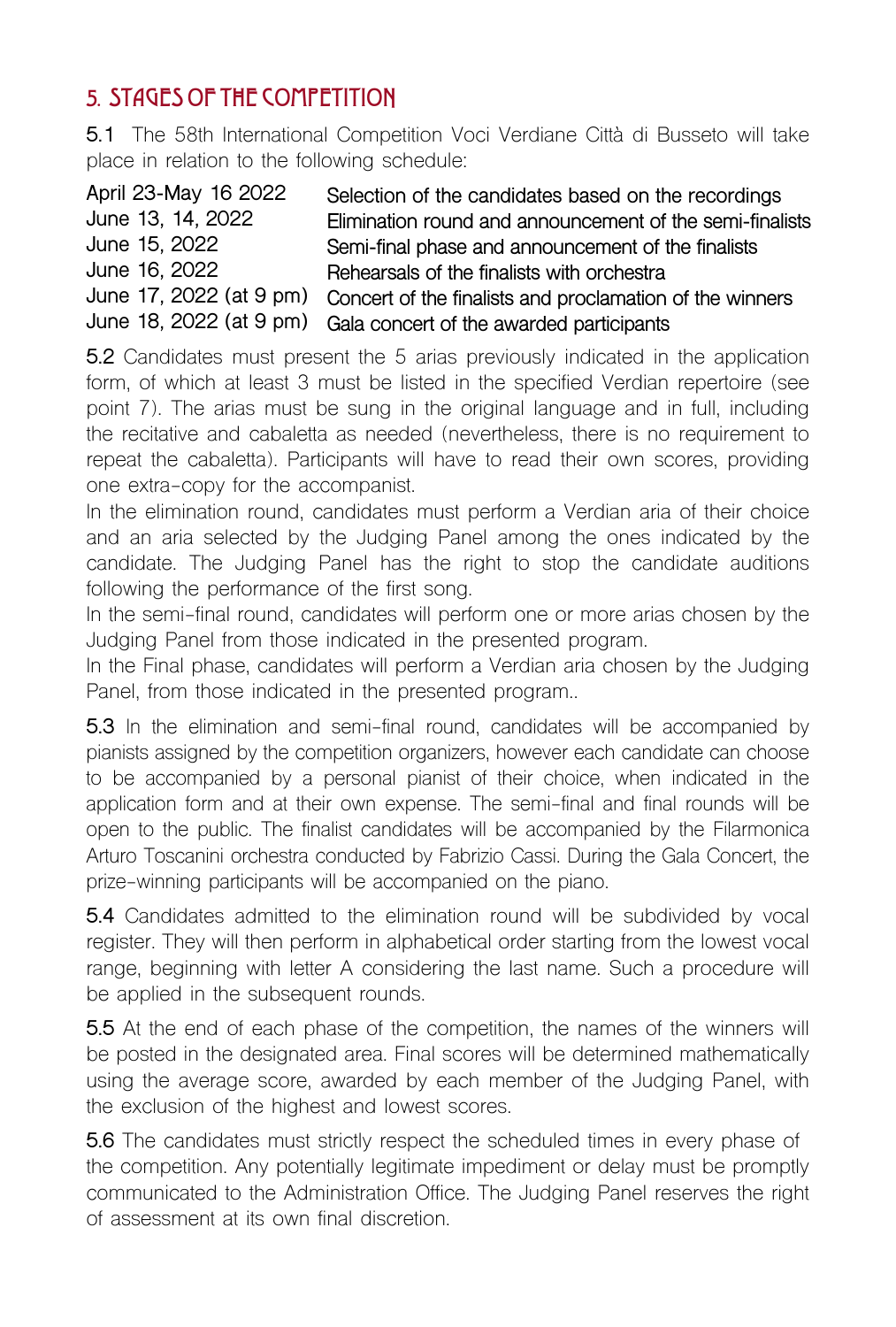### 6. WINNERS AND PRIZES

**6.1** The winners will be awarded the following Prizes::

**1st Prize:** € **5.000**

**2nd Prize:** € **3.000** by Lions Club Busseto "Giuseppe Verdi"

**3rd Prize:** € **1.500**

The **best female voice** of the competition will be awarded with the special Renata Tebaldi Prize: € **1.000** offered by Associazione Verdissime.com.

At the undisputable discretion of the Judging Panel, the prize winners, semifinalists and finalists could be given the opportunity to participate to opera productions, concerts or events of Festival Verdi and Verdi Off 2022.

**6.2** The winners of 58th International Competition Voci Verdiane Città di Busseto could also be involved in the artistic planning program of the Municipality of Busseto.

**6.3** The Judging Panel reserves the right to not award any prize. Special mentions may be assigned outside of the competition.

## 7. PROGRAM

#### SOPRANO

**Aida** Ritorna vincitor! O cieli azzurri

**Aroldo** Salvami tu, gran Dio! Ah! dagli scanni eterei

**Attila** Allor che i forti corrono Oh! nel fuggente nuvolo

**Don Carlo** Non pianger mia compagna Tu che le vanità

**Ernani** Ernani!... Ernani, involami

**Falstaff** Sul fil d'un soffio etesio

**Giovanna d'Arco** Sempre all'alba ed alla sera O fatidica foresta

**Il corsaro** Non so le tetre immagini

Vola talor dal carcere

**I due Foscari** Tu al cui sguardo Più non vive!... l'innocente

**I Lombardi alla prima Crociata** Salve, Maria Se vano è il pregare Non fu sogno!

**I masnadieri** Tu del mio Carlo al seno Lo sguardo avea degli angeli

**Il trovatore** Tacea la notte placida D'amor sull'ali rosee

**I Vespri siciliani** Arrigo! Ah! Parli a un core Mercè, dilette amiche

**La forza del destino** Madre, pietosa Vergine

Pace, pace, mio Dio! Me pellegrina ed orfana

**La traviata** Ah, fors'è lui Addio del passato

**Luisa Miller** Tu puniscimi, o Signore Lo vidi, e 'l primo palpito

**Macbeth** Vieni, t'affretta La luce langue Una macchia è qui tuttora

**Messa da Requiem** Libera me, Domine

**Nabucco** Anch'io dischiuso un giorno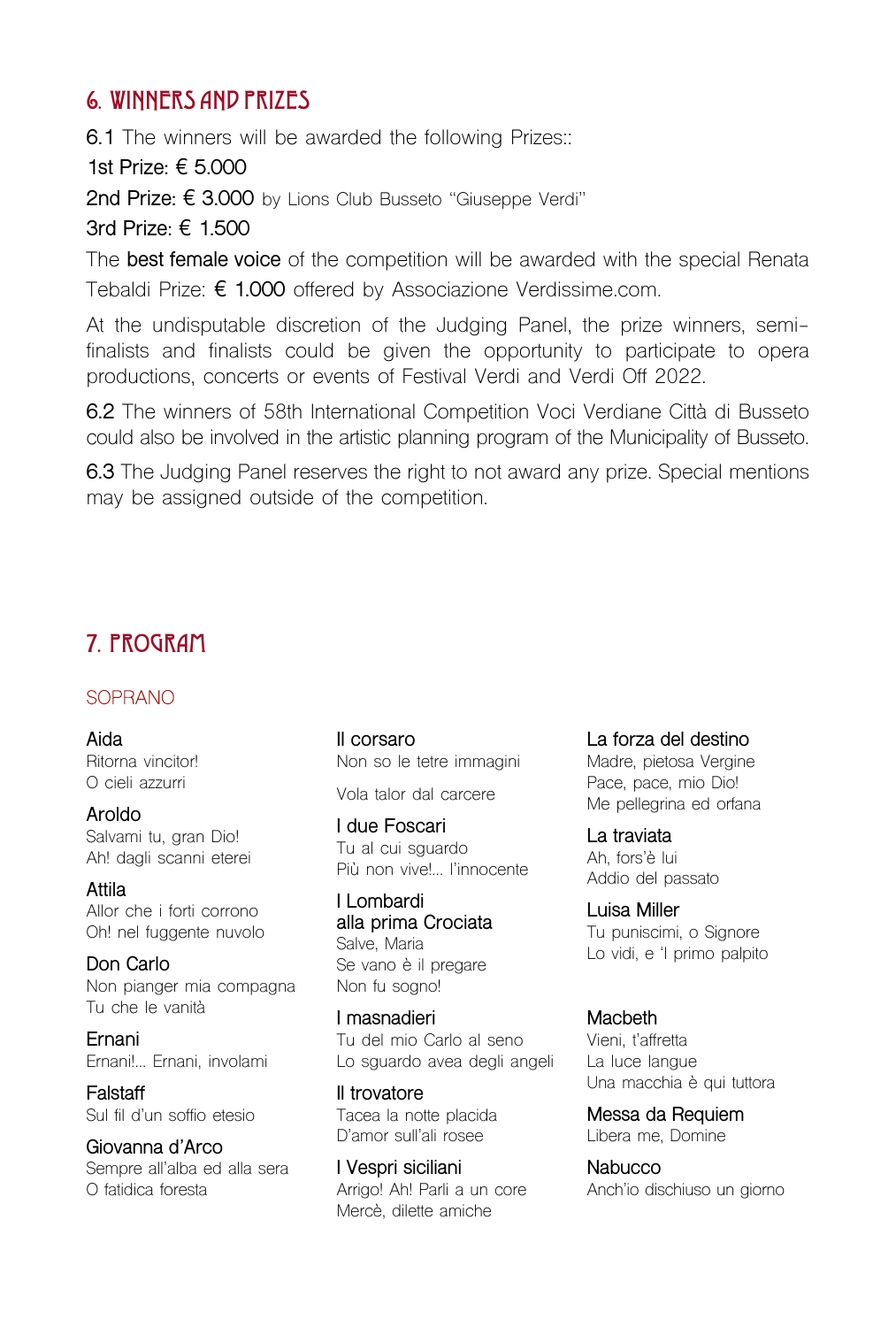**Oberto, Conte di San Bonifacio** Sotto il paterno tetto Sciagurata! A questo lido

**Otello** Mia madre aveva una povera ancella... Ave Maria

**Rigoletto** Caro nome Tutte le feste al tempio

#### **MEZZO**

**Aida** Già i sacerdoti adunansi Ohimè, morir mi sento

**Don Carlo** Nel giardin del bello O don fatale

**Il trovatore** Stride la vampa! Condotta ell'era in ceppi

#### **TENOR**

**Aida** Celeste Aida

**Aroldo** Sotto il sol di Siria ardente

**Attila** Ella in poter del barbaro!

**Un ballo in maschera** Dì tu se fedele il flutto m'aspetta È scherzo od è follia Ma se m'è forza perderti

**La battaglia di Legnano** La pia materna mano

**Il Corsaro** Tutto parea sorridere

**Don Carlo** Io la vidi

**I due Foscari** Dal più remoto esilio

**Ernani** Come rugiada al cespite **Simon Boccanegra** Come in quest'ora bruna

**Un ballo in maschera** Ecco l'orrido campo Morrò, ma prima in grazia Volta la terrea fronte Saper vorreste

**Un giorno di regno** Grave a core innamorato Si mostri a chi l'adora

**La forza del destino** Al suon del tamburo Rataplan, rataplan, rataplan

**Messa da Requiem** Liber scriptus proferetur

**Nabucco** Oh dischiuso è il firmamento! **Oberto, Conte di San Bonifacio** Oh, chi torna l'ardente pensiero

**Un ballo in maschera** Re dell'abisso, affrettati

**Un giorno di regno** Non san quant'io nel petto

**Falstaff** Dal labbro il canto estasïato

**La forza del destino** Oh tu che in seno agl'angeli

**Un giorno di regno** Pietoso al lungo pianto

**Giovanna d'Arco** Sotto una quercia parvemi

**I Lombardi alla prima Crociata** La mia letizia infondere In cielo benedetto

**Luisa Miller** Quando le sere, al placido

**Macbeth** Ah, la paterna mano

**I masnadieri** O mio castel paterno

**Messa da Requiem** Ingemisco

**Oberto, Conte di San Bonifacio** Son fra voi! Già sorto è il giorno Ciel, che feci!

**Otello** Dio! mi potevi scagliar tutti i mali Niun mi tema

**Rigoletto** Questa o quella Parmi veder le lagrime La donna è mobile

**Simon Boccanegra** Sento avvampar nell'anima

**La traviata** De' miei bollenti spiriti

**ll trovatore** Ah sì, ben mio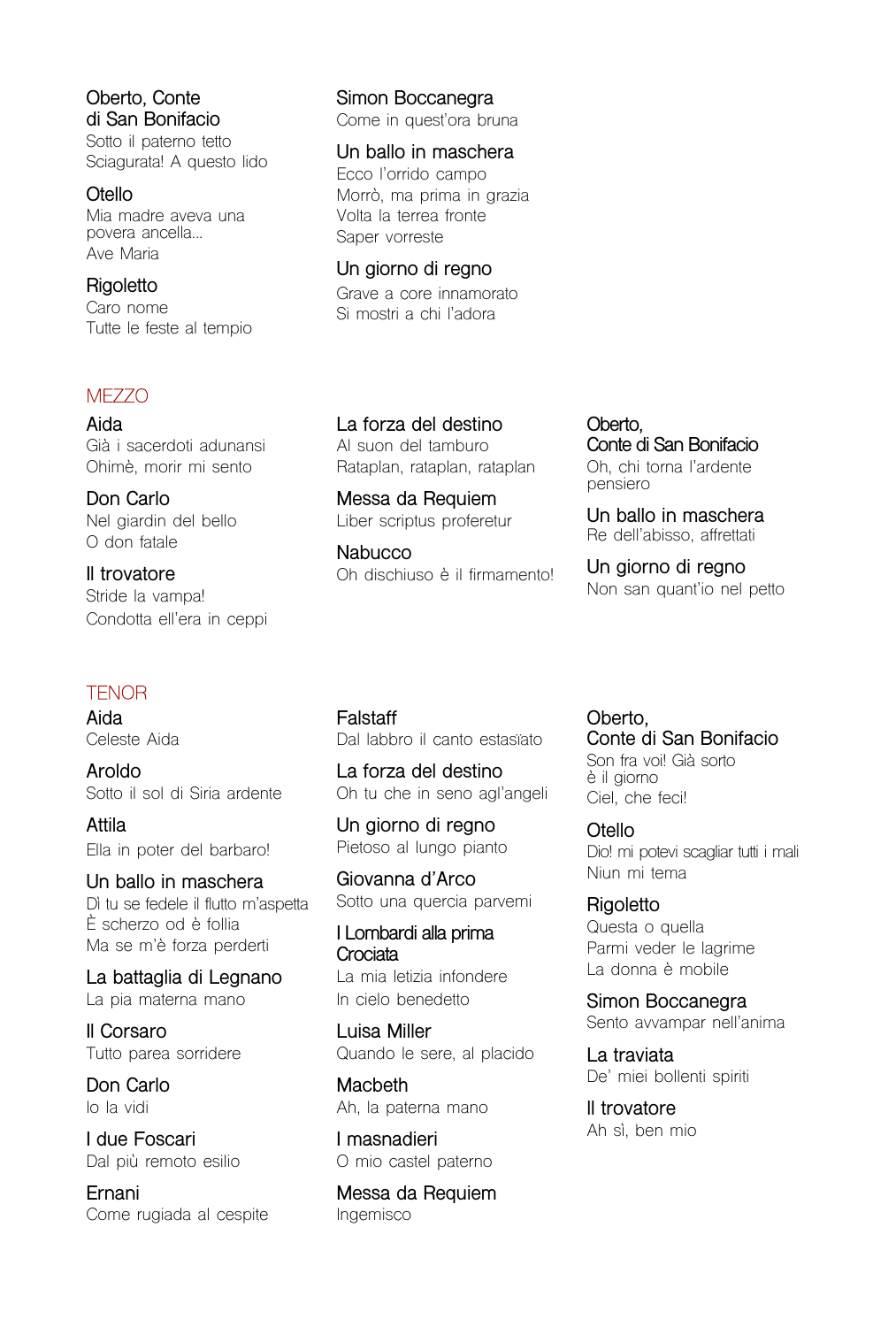#### **BARITONE**

**Attila** Dagl'immortali vertici

**Un ballo in maschera** Alla vita che t'arride Eri tu che macchiavi

**La battaglia di Legnano** Se al nuovo dì pugnando

**Il corsaro** Cento leggiadre vergini

**Don Carlo** Per me giunto...

**Ernani** Oh de' verd'anni miei

**Falstaff** L'onore! Ladri! È sogno? O realtà... Ehi! Taverniere! Mondo ladro-

**Giovanna d'Arco** Speme al vecchio era una figlia

**I due Foscari** O vecchio cor, che batti Questa dunque è l'iniqua mercede

**Giovanna d'Arco** Speme al vecchio era una figlia

**La forza del destino** Urna fatale del mio destino

**Luisa Miller** Sacra la scelta è d'un consorte

**Macbeth** Pietà, rispetto, amore

**I masnadieri** La sua lampada vitale Pareami che sorto da lauto convito

**Nabucco** Dio di Giuda **Otello** Credo in un Dio crudel

**Simon Boccanegra** M'ardon le tempia Plebe! Patrizi! Popolo

**Stiffelio** Ei fugge!... Lina, pensai che un angelo

**Rigoletto** Pari siamo! Cortigiani, vil razza dannata

**La traviata** Di Provenza il mar, il suol

**Il trovatore** Il balen del suo sorriso

**I Vespri siciliani** In braccio alle dovizie

#### **BASS**

**Attila** Mentre gonfiarsi l'anima

**Don Carlo** Ella giammai m'amò

**Ernani** Infelice, e tu credevi

**I Lombardi alla prima Crociata** Sciagurata! hai tu creduto Ma quando un suon terribile

**Luisa Miller** Il mio sangue, la vita darei

**Macbeth** Come dal ciel precipita

**Messa da Requiem** Confutatis maledictis

**Nabucco** Sperate, o figli! Tu sul labbro de' veggenti

**Oberto, Conte di San Bonifacio** L'orror del tradimento

**Simon Boccanegra** Il lacerato spirito

**Il trovatore** Di due figli vivea padre beato

**I Vespri siciliani** O Tu, Palermo, terra adorata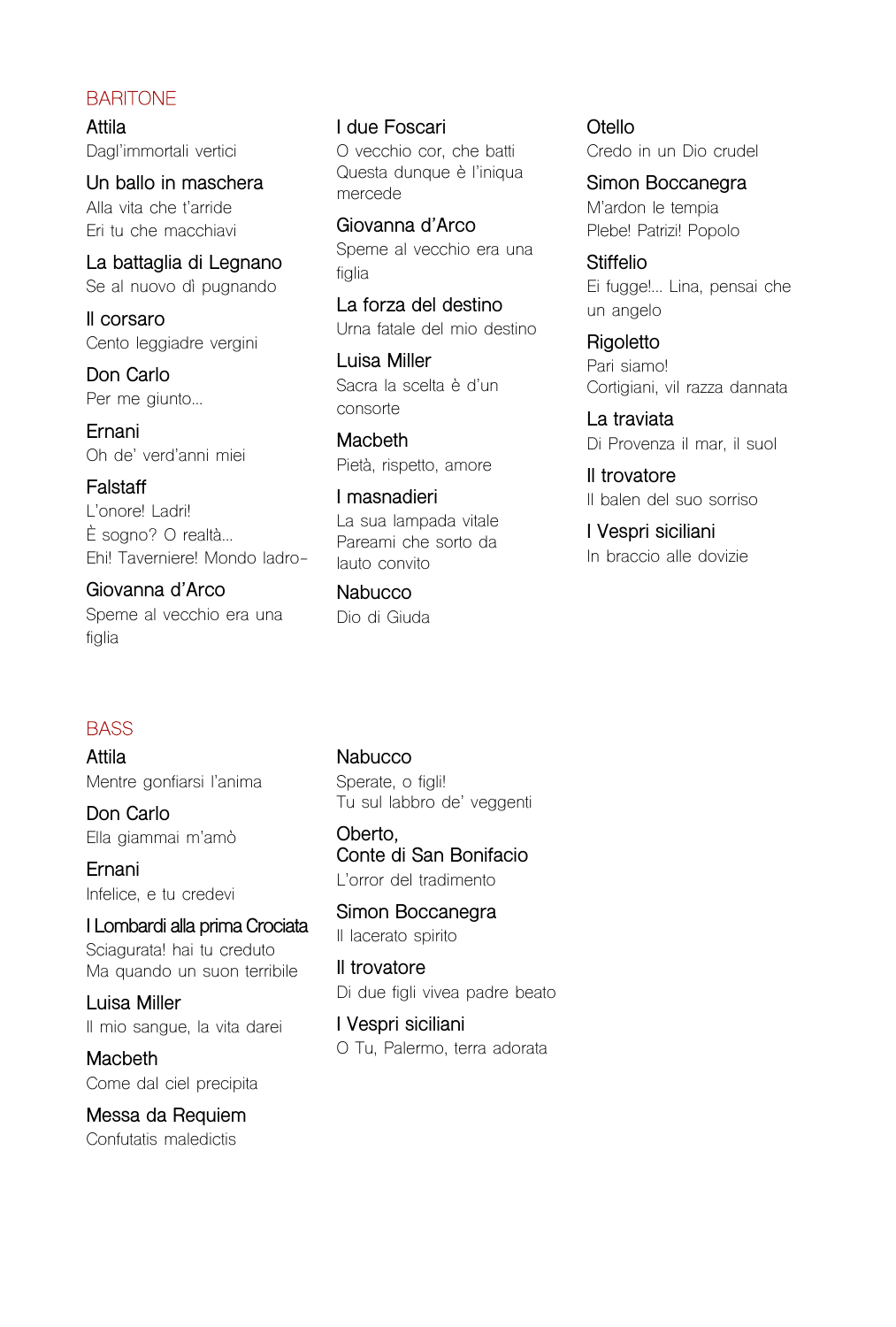## 8. AUDIO AND VIDEO RECORDINGS

The Municipality of Busseto and Teatro Regio di Parma reserve the right to film and record, without any time limitation, every phase of the Competition and of the Gala Concert with no rights given to the participants. Participants, by signing the application form, implicitly accept the forfeiture of any rights to the economic gain garnered from the aforementioned recordings, to the Municipality of Busseto and Teatro Regio di Parma.

## 9. GREEN PASS CERTIFICATION

In order to participate to the competition, it will be necessary to have a valid Green Pass – except for any changes to the current national protocols – to combat and contain the spread of the SARS-CoV-2 / COVID-19 virus. During the competition, the anti-covid19 rules provided for at the time of the competition will be applied and will be communicated to the candidates, together with a list of affiliated health facilities, as it might be necessary to present a molecular or antigenic test.

## 10. CANCELLATION OF THE COMPETITION

Should the competition be annulled for any reason, all applications will be void and participation fees will be refunded. Such a decision is irrevocable.

## 11. RULES AND REGULATIONS VALIDITY

The rules and regulations are published in both Italian and English. Nevertheless, only the Italian text has an official and legal value. The Court of Parma will settle any legal objection or disputes.

## INFORMATION

Administrative Office vociverdiane@teatroregioparma.it www.teatroregioparma.it www.vociverdiane.com